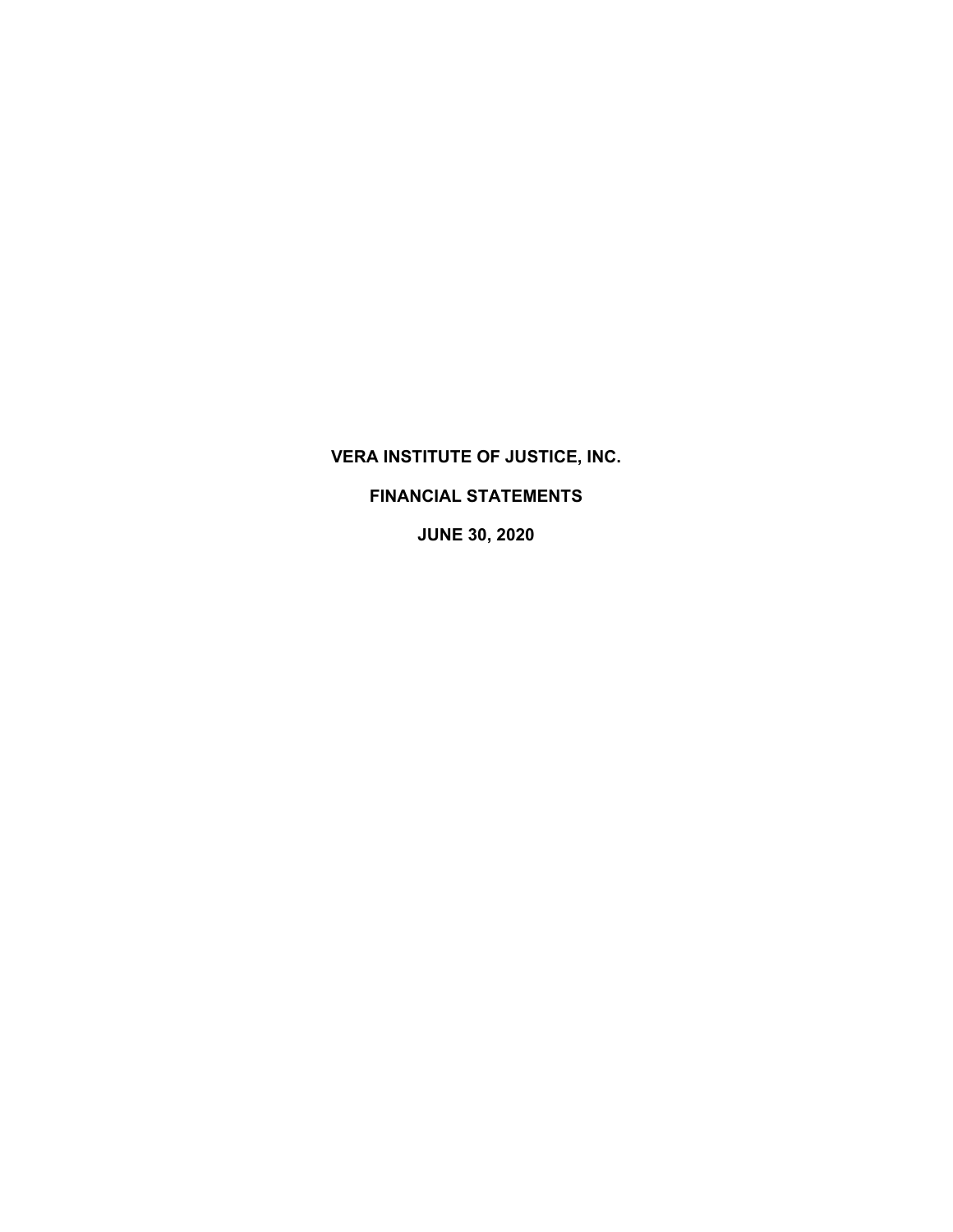# VERA INSTITUTE OF JUSTICE, INC.

# **CONTENTS**

|                                                                      | Page     |
|----------------------------------------------------------------------|----------|
| Independent Auditors' Report                                         | $1 - 2$  |
| <b>Financial Statements</b>                                          |          |
| Statement of Financial Position at June 30, 2020                     | 3        |
| Statement of Activities for the Year Ended June 30, 2020             | 4        |
| Statement of Functional Expenses for the Year Ended<br>June 30, 2020 | 5        |
| Statement of Cash Flows for the Year Ended June 30, 2020             | 6        |
| Notes to Financial Statements                                        | $7 - 19$ |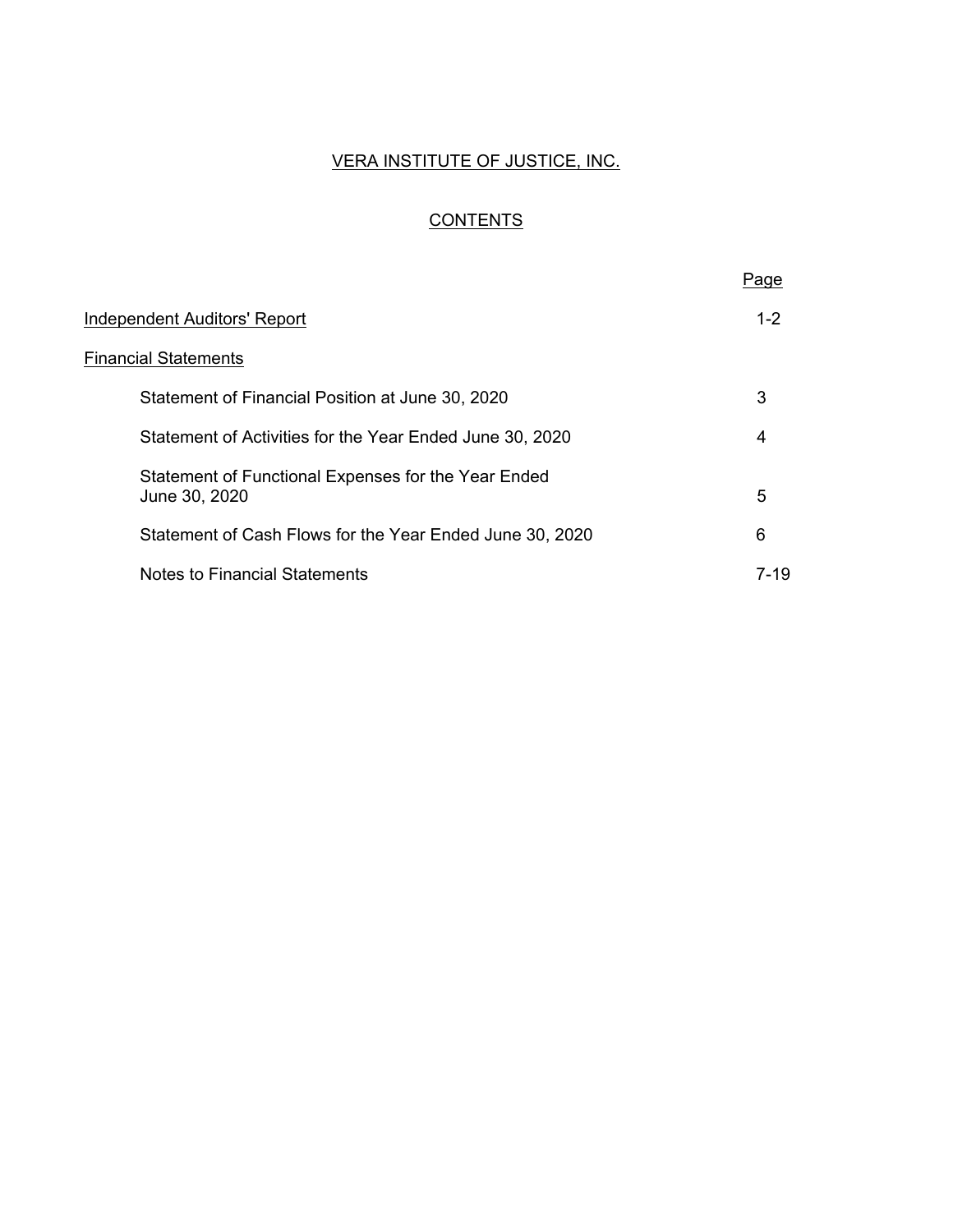

# INDEPENDENT AUDITORS' REPORT

To The Board of Trustees Vera Institute of Justice, Inc. New York, New York

# **Report on the Financial Statements**

We have audited the accompanying financial statements of Vera Institute of Justice, Inc., which comprise the statement of financial position at June 30, 2020, and the related statements of activities, functional expenses, and cash flows for the year then ended, and the related notes to the financial statements.

# **Management's Responsibility for the Financial Statements**

Management is responsible for the preparation and fair presentation of these financial statements in accordance with accounting principles generally accepted in the United States of America; this includes the design, implementation, and maintenance of internal control relevant to the preparation and fair presentation of financial statements that are free from material misstatement, whether due to fraud or error.

# **Auditors' Responsibility**

Our responsibility is to express an opinion on these financial statements based on our audit. We conducted our audit in accordance with auditing standards generally accepted in the United States of America. Those standards require that we plan and perform the audit to obtain reasonable assurance about whether the financial statements are free from material misstatement.

An audit involves performing procedures to obtain audit evidence about the amounts and disclosures in the financial statements. The procedures selected depend on the auditor's judgment, including the assessment of the risks of material misstatement of the financial statements, whether due to fraud or error. In making those risk assessments, the auditor considers internal control relevant to the entity's preparation and fair presentation of the financial statements in order to design audit procedures that are appropriate in the circumstances, but not for the purpose of expressing an opinion on the effectiveness of the entity's internal control. Accordingly, we express no such opinion. An audit also includes evaluating the appropriateness of accounting policies used and the reasonableness of significant accounting estimates made by management, as well as evaluating the overall presentation of the financial statements.

We believe that the audit evidence we have obtained is sufficient and appropriate to provide a basis for our audit opinion.

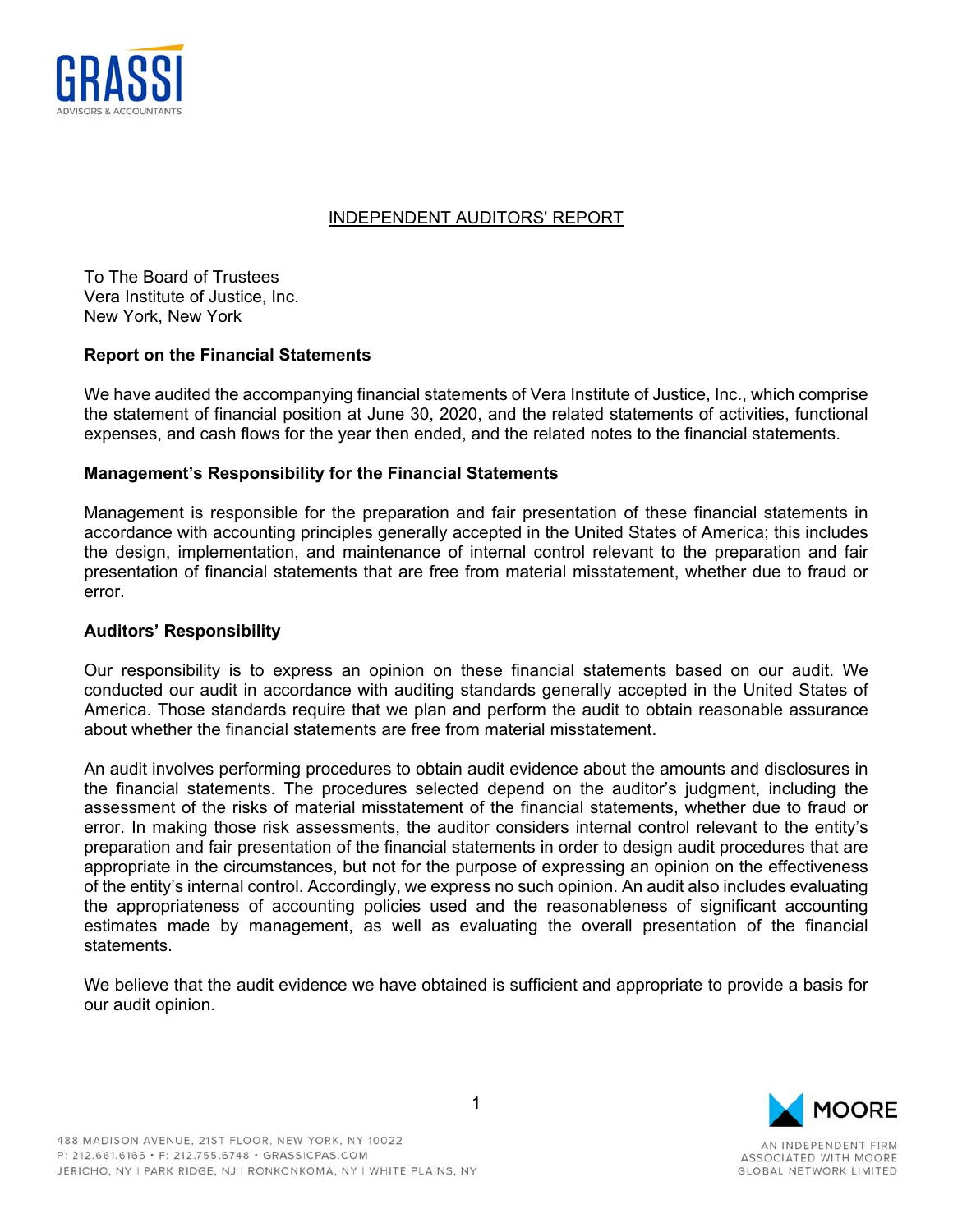# **Opinion**

In our opinion, the financial statements referred to above present fairly, in all material respects, the financial position of Vera Institute of Justice, Inc. at June 30, 2020, and the changes in its net assets and its cash flows for the year then ended in accordance with accounting principles generally accepted in the United States of America.

# **Emphasis of Matter**

As discussed in Note 2 to the financial statements, Vera Institute of Justice, Inc. adopted Financial Accounting Standards Board ("FASB") Accounting Standards Update ("ASU") No. 2018-08. Our opinion is not modified with respect to this matter.

Grassic Co, CPAs, P.C.

GRASSI & CO., CPAs, P.C.

New York, New York December 23, 2020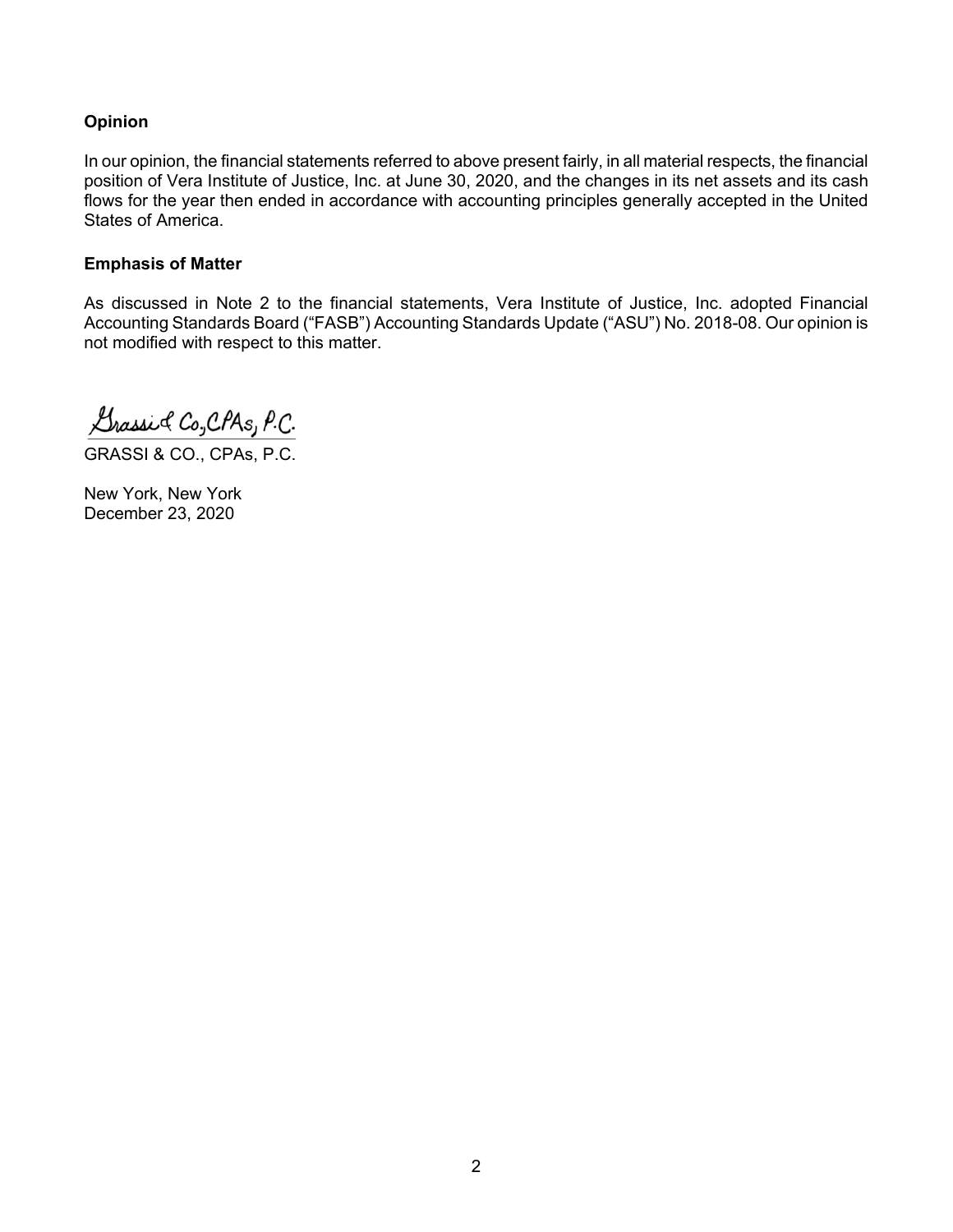# VERA INSTITUTE OF JUSTICE, INC. STATEMENT OF FINANCIAL POSITION JUNE 30, 2020

# ASSETS

| Cash and cash equivalents<br>Investments      | \$<br>32,299,219<br>43,348,092 |
|-----------------------------------------------|--------------------------------|
| Grants and contracts receivable, net          | 27,849,135                     |
| Contributions receivable, net                 | 25,074,594                     |
| Prepaid expenses and other assets             | 912,582                        |
| Fixed assets, net                             | 5,442,071                      |
| <b>TOTAL ASSETS</b>                           | \$<br>134,925,693              |
|                                               |                                |
| <u>LIABILITIES AND NET ASSETS</u>             |                                |
| <b>LIABILITIES:</b>                           |                                |
| Accounts payable and accrued expenses         | \$<br>26,832,832               |
| Accrued salaries and related benefits payable | 2,390,434                      |
| Deferred rent                                 | 911,781                        |
| Advances from government agencies             | 10,000                         |
| Loans payable                                 | 7,493,100                      |
| <b>TOTAL LIABILITIES</b>                      | 37,638,147                     |
| <b>COMMITMENTS AND CONTINGENCIES</b>          |                                |
| <b>NET ASSETS:</b>                            |                                |
| Without donor restrictions:                   |                                |
| Operating                                     | 28,930,775                     |
| Board designated                              | 32,500,560                     |
| Total without donor restrictions              | 61,431,335                     |
| With donor restrictions:                      |                                |
| Purpose restricted                            | 34,606,211                     |
| Endowment                                     | 1,250,000                      |
| Total with donor restrictions                 | 35,856,211                     |
|                                               |                                |
| <b>TOTAL NET ASSETS</b>                       | 97,287,546                     |
| TOTAL LIABILITIES AND NET ASSETS              | \$<br>134,925,693              |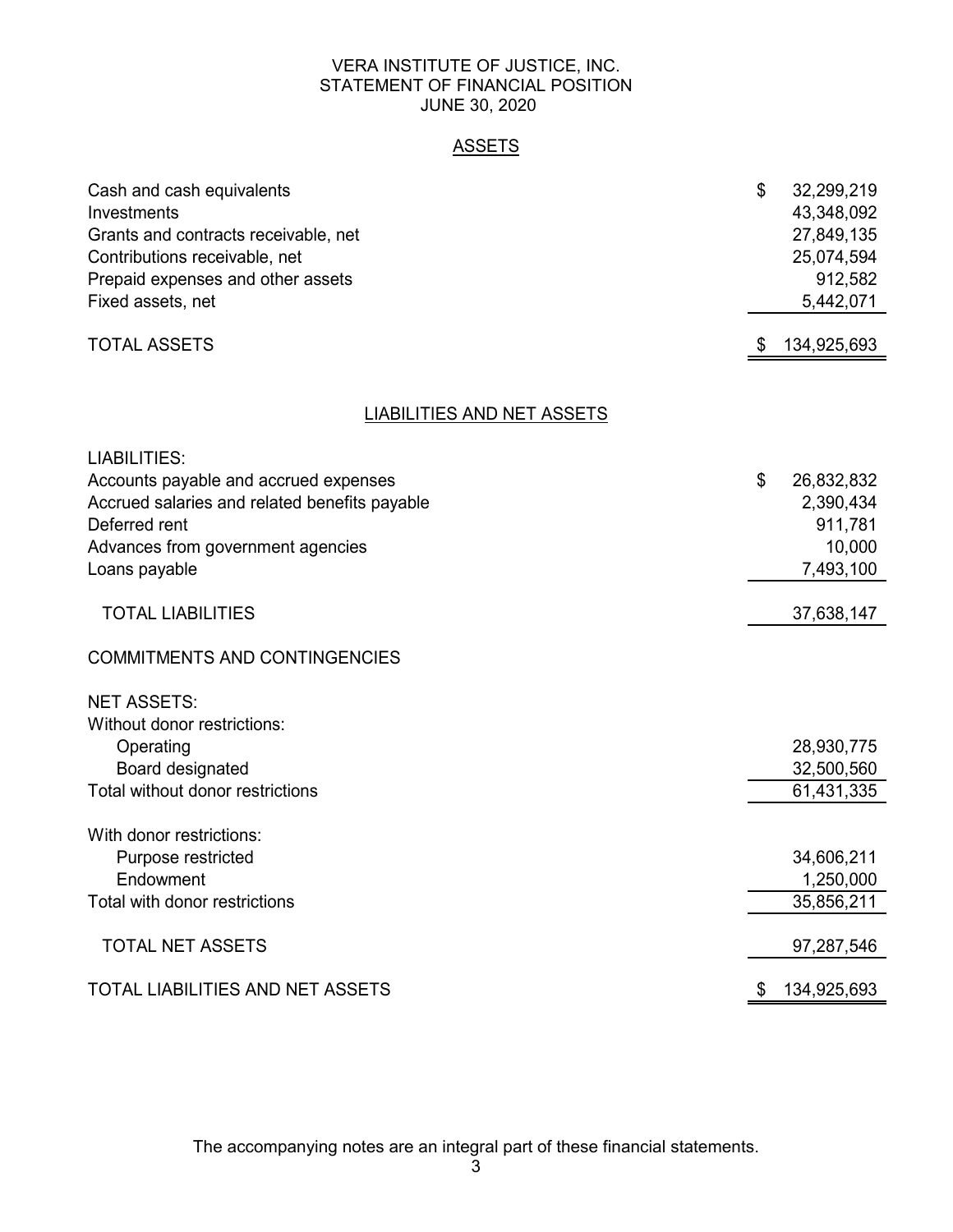# VERA INSTITUTE OF JUSTICE, INC. STATEMENT OF ACTIVITIES FOR THE YEAR ENDED JUNE 30, 2020

|                                           |                                             |                       | <b>With Donor Restrictions</b> |                  |                   |
|-------------------------------------------|---------------------------------------------|-----------------------|--------------------------------|------------------|-------------------|
|                                           | <b>Without Donor</b><br><b>Restrictions</b> | Purpose<br>Restricted | Endowment                      | Total            | Total             |
| Operating revenue and other support:      |                                             |                       |                                |                  |                   |
| Government grants, contracts and fees     | 137,013,071                                 | \$                    | \$                             | \$               | 137,013,071<br>\$ |
| Contributions                             | 5,849,388                                   | 29,435,256            | 333,000                        | 29,768,256       | 35,617,644        |
| Special events<br>Miscellaneous revenue   | 1,660,153                                   |                       |                                |                  | 1,660,153         |
| Net assets released from restrictions     | 131,623<br>23,602,984                       | (23,602,984)          |                                | (23,602,984)     | 131,623           |
|                                           |                                             |                       |                                |                  |                   |
| Total operating revenue and other support | 168,257,219                                 | 5,832,272             | 333,000                        | 6,165,272        | 174,422,491       |
| Operating expenses:                       |                                             |                       |                                |                  |                   |
| <b>Program Services</b>                   | 145, 142, 832                               |                       |                                |                  | 145, 142, 832     |
| <b>Supporting Services:</b>               |                                             |                       |                                |                  |                   |
| Management and general                    | 9,886,186                                   |                       |                                |                  | 9,886,186         |
| Fundraising                               | 1,393,716                                   |                       |                                |                  | 1,393,716         |
| Total operating expenses                  | 156,422,734                                 |                       |                                |                  | 156,422,734       |
| Excess of operating revenue and           |                                             |                       |                                |                  |                   |
| other support over operating expenses     | 11,834,485                                  | 5,832,272             | 333,000                        | 6,165,272        | 17,999,757        |
|                                           |                                             |                       |                                |                  |                   |
| Investment income, net                    | 1,036,605                                   |                       |                                |                  | 1,036,605         |
| Change in net assets                      | 12,871,090                                  | 5,832,272             | 333,000                        | 6,165,272        | 19,036,362        |
| Net assets, beginning of year             | 48,560,245                                  | 28,773,939            | 917,000                        | 29,690,939       | 78,251,184        |
| Net assets, end of year                   | 61,431,335<br>\$                            | 34,606,211<br>S       | 1,250,000<br>S                 | 35,856,211<br>S. | 97,287,546<br>\$  |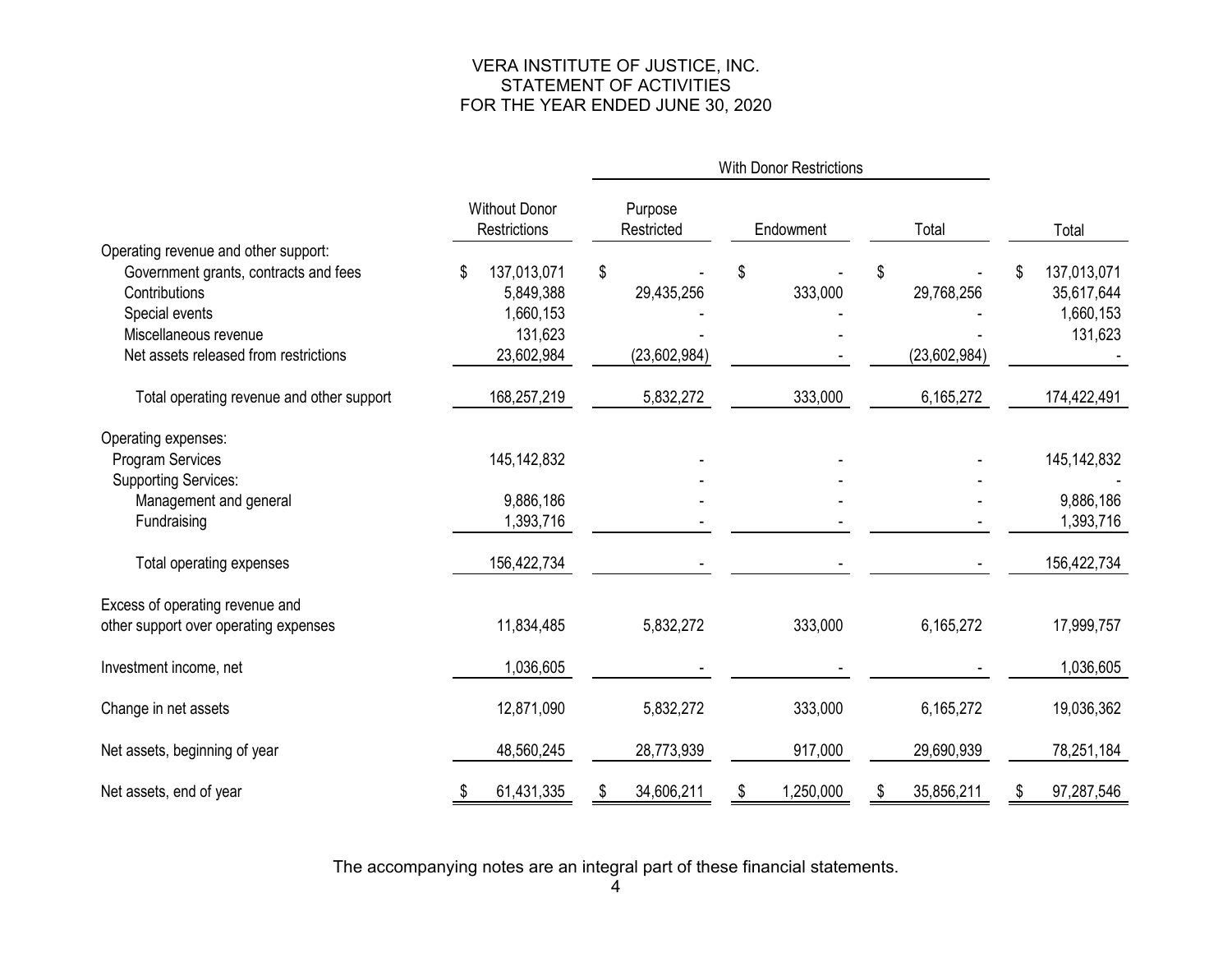# VERA INSTITUTE OF JUSTICE, INC. STATEMENT OF FUNCTIONAL EXPENSESFOR THE YEAR ENDED JUNE 30, 2020

|                                       | Program Services |                                                      |  |             |    |                           |    | <b>Supporting Services</b> |    |           |    |            |    |             |
|---------------------------------------|------------------|------------------------------------------------------|--|-------------|----|---------------------------|----|----------------------------|----|-----------|----|------------|----|-------------|
|                                       |                  | Demonstration<br>Centers and<br>Projects<br>Programs |  | Total       |    | Management and<br>General |    | Fundraising                |    | Total     |    | Total      |    |             |
| Salaries and related expenses:        |                  |                                                      |  |             |    |                           |    |                            |    |           |    |            |    |             |
| <b>Salaries</b>                       | \$               | 1,672,360                                            |  | 16,533,756  | \$ | 18,206,116                | \$ | 4,680,530                  | \$ | 681,566   | \$ | 5,362,096  | \$ | 23,568,212  |
| Fringe benefits                       |                  | 564,461                                              |  | 4,671,338   |    | 5,235,799                 |    | 1,689,353                  |    | 144,352   |    | 1,833,705  |    | 7,069,504   |
| Total personnel expenses              |                  | 2,236,821                                            |  | 21,205,094  |    | 23,441,915                |    | 6,369,883                  |    | 825,918   |    | 7,195,801  |    | 30,637,716  |
| Subcontracts and pass-through funding |                  |                                                      |  | 109,745,880 |    | 109,745,880               |    | 8,350                      |    |           |    | 8,350      |    | 109,754,230 |
| Consultants                           |                  | 81,923                                               |  | 7,798,788   |    | 7,880,711                 |    |                            |    | 199,791   |    | 199,791    |    | 8,080,502   |
| Professional fees                     |                  | 395                                                  |  | 189,833     |    | 190,228                   |    | 328,383                    |    | 2,387     |    | 330,770    |    | 520,998     |
| Occupancy                             |                  | 2,438                                                |  | 635,868     |    | 638,306                   |    | 846,050                    |    |           |    | 846,050    |    | 1,484,356   |
| Equipment expense and rentals         |                  | 16,040                                               |  | 46,564      |    | 62,604                    |    | 298,570                    |    |           |    | 298,570    |    | 361,174     |
| Office expenses                       |                  | 24,906                                               |  | 288,698     |    | 313,604                   |    | 550,595                    |    | 52,329    |    | 602,924    |    | 916,528     |
| Insurance                             |                  | 15,419                                               |  | 16          |    | 15,435                    |    | 178,246                    |    |           |    | 178,246    |    | 193,681     |
| <b>Travel</b>                         |                  | 10,139                                               |  | 2,454,114   |    | 2,464,253                 |    | 505,570                    |    | 269,424   |    | 774,994    |    | 3,239,247   |
| Depreciation and amortization         |                  |                                                      |  |             |    |                           |    | 713,772                    |    |           |    | 713,772    |    | 713,772     |
| Miscellaneous expense                 |                  | 3,937                                                |  | 385,959     |    | 389,896                   |    | 86,767                     |    | 43,867    |    | 130,634    |    | 520,530     |
| Total expenses                        |                  | 2,392,018                                            |  | 142,750,814 | æ. | 145, 142, 832             |    | 9,886,186                  |    | 1,393,716 |    | 11,279,902 | S. | 156,422,734 |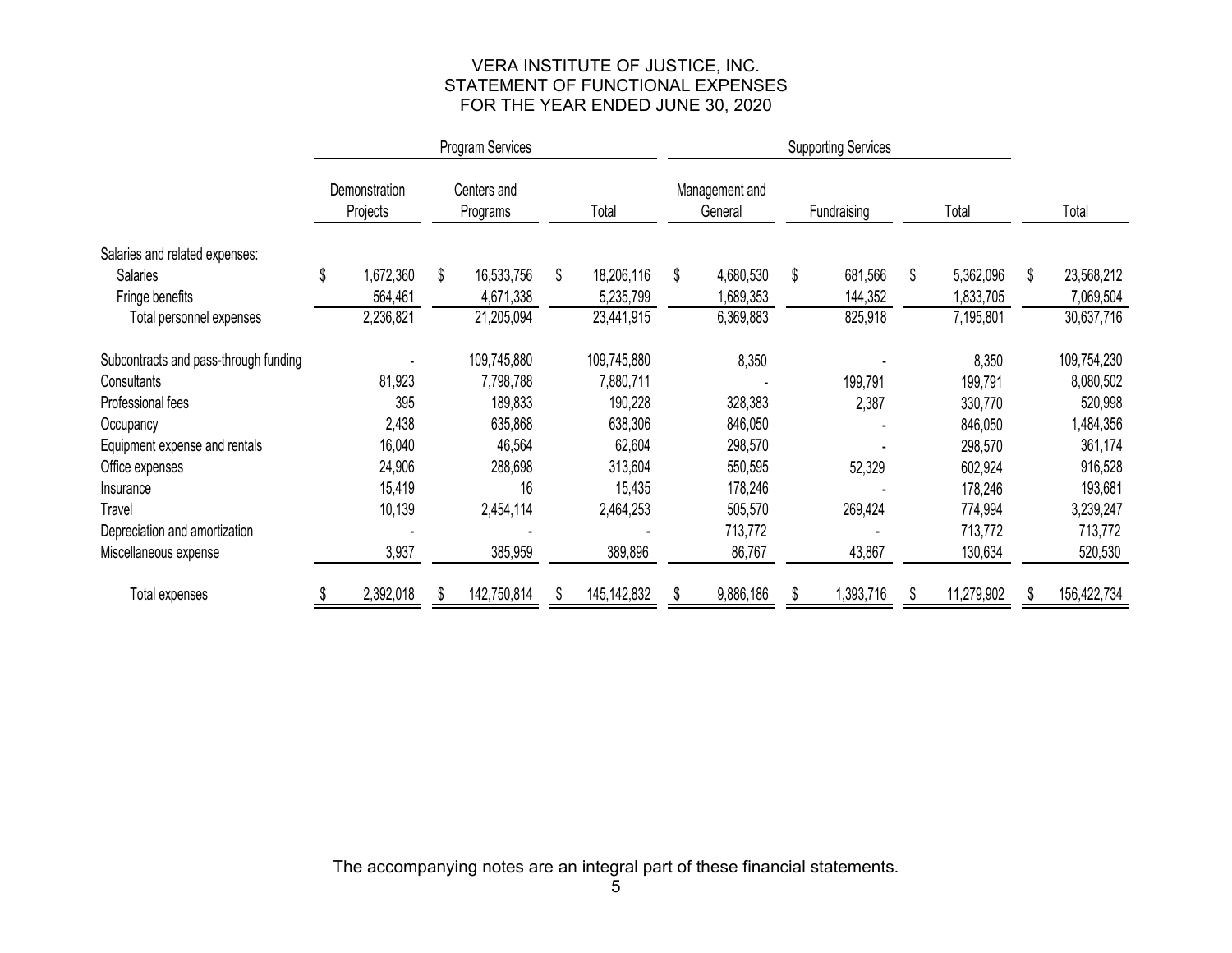# VERA INSTITUTE OF JUSTICE, INC. STATEMENT OF CASH FLOWS FOR THE YEAR ENDED JUNE 30, 2020

| \$<br>Change in net assets                                                                     | 19,036,362     |
|------------------------------------------------------------------------------------------------|----------------|
|                                                                                                |                |
| Adjustments to reconcile change in net assets to<br>net cash provided by operating activities: |                |
| Depreciation and amortization                                                                  | 713,772        |
| Bad debt expense                                                                               | 7,500          |
| Deferred rent                                                                                  | 105,812        |
| Net realized and unrealized gains on investments                                               | (73, 621)      |
| <b>Endowment contributions</b>                                                                 | (333,000)      |
| Changes in Assets (Increase) Decrease:                                                         |                |
| Grants and contracts receivable                                                                | (6, 173, 230)  |
| Contributions receivable                                                                       | (7,011,519)    |
| Prepaid expenses and other assets                                                              | 179,980        |
| Changes in Liabilities Increase (Decrease):                                                    |                |
| Accounts payable and accrued expenses                                                          | 5,699,512      |
| Accrued salaries and related benefits payable                                                  | 1,258,959      |
| Advances from government agencies                                                              | (10,000)       |
| NET CASH PROVIDED BY OPERATING ACTIVITIES                                                      | 13,400,527     |
| <b>CASH FLOWS FROM INVESTING ACTIVITIES:</b>                                                   |                |
| Purchase of investments                                                                        | (13, 544, 239) |
| Proceeds from sale of investments                                                              | 2,963,084      |
| Purchase of fixed assets                                                                       | (4,321,463)    |
| NET CASH USED IN INVESTING ACTIVITIES                                                          | (14,902,618)   |
| <b>CASH FLOWS FROM FINANCING ACTIVITIES:</b>                                                   |                |
| Proceeds from loans payable                                                                    | 7,493,100      |
| <b>Endowment contributions</b>                                                                 | 333,000        |
|                                                                                                |                |
| NET CASH PROVIDED BY FINANCING ACTIVITIES                                                      | 7,826,100      |
| NET CHANGE IN CASH AND CASH EQUIVALENTS                                                        | 6,324,009      |
| CASH AND CASH EQUIVALENTS, BEGINNING OF YEAR                                                   | 25,975,210     |
| CASH AND CASH EQUIVALENTS, END OF YEAR<br>\$                                                   | 32,299,219     |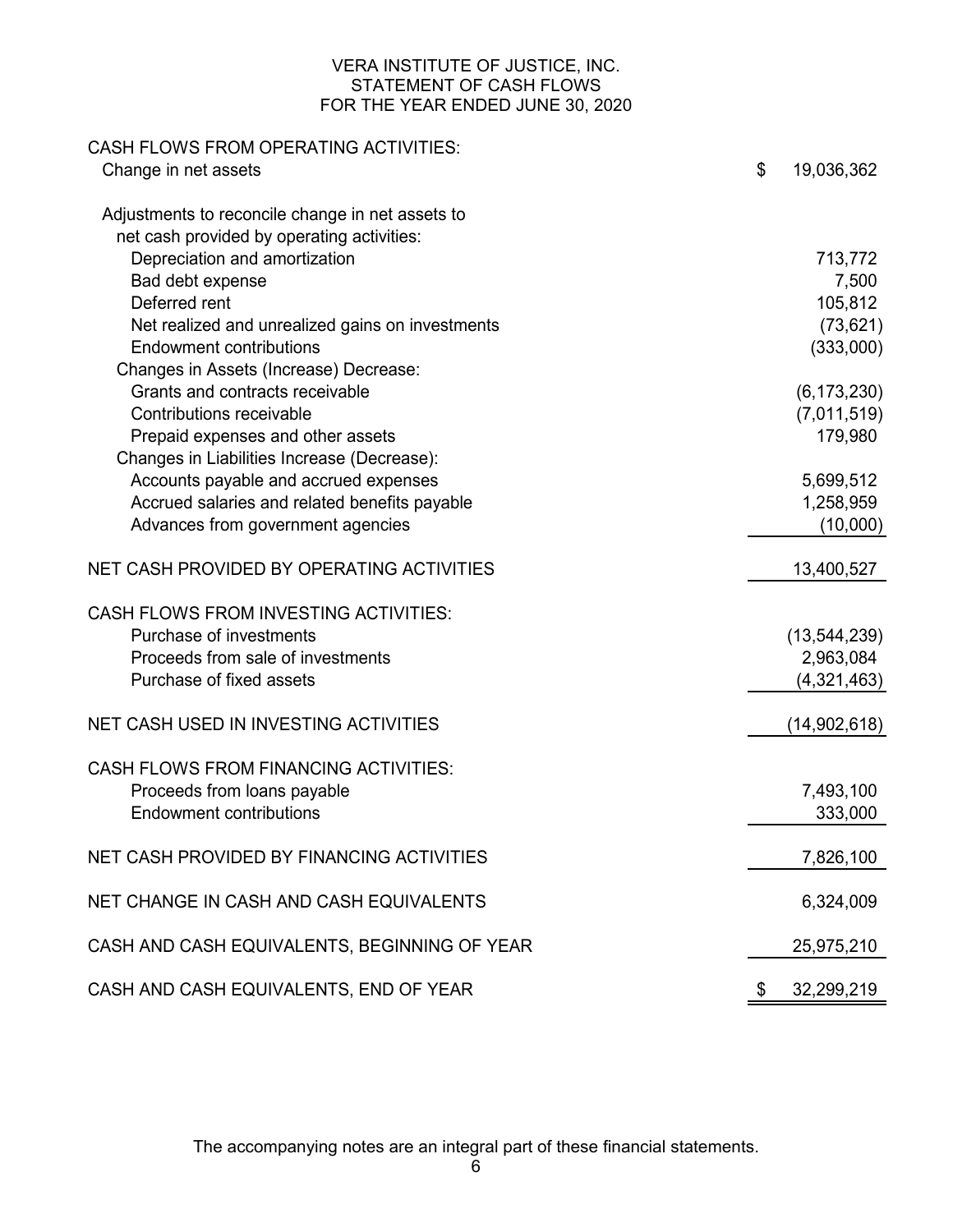#### Note 1 - Nature of Operations

Vera Institute of Justice, Inc. ("Vera") was organized under the Not-for-Profit Corporation Law of the State of New York and is qualified as a public charity under Section 501(c)(3) of the Internal Revenue Code (the "Code"). Vera is therefore exempt from federal income tax under Section 501(a) of the Code.

Vera's mission is to drive change and urgently build and improve justice systems that ensure fairness, promote safety, and strengthen communities. Vera works with others who share its vision to tackle the most pressing injustices of our day - from the causes and consequences of mass incarceration, racial disparities, and the loss of public trust in law enforcement, to the unmet needs of the vulnerable, the marginalized, and those harmed by crime and violence. Vera's primary source of funding is government grants and contributions.

# Note 2 - Summary of Significant Accounting Policies

#### Changes in Accounting Principles

#### ASU No. 2018-08

Effective July 1, 2019, Vera adopted the provisions of Financial Accounting Standards Board ("FASB") Accounting Standards Update ("ASU") No. 2018-08, *Clarifying the Scope and*  Accounting Guidance for Contributions Received and Contributions Made ("ASU 2018-08"), on a modified prospective basis. This ASU provides for guidance to assist Vera in evaluating the transfer of assets and the nature of the related transactions. Vera considers whether a contribution is conditional based on whether an agreement includes a barrier that must be overcome and a right of return of assets transferred or a right of release of a promisor's obligation to transfer assets. The presence of both indicates that the recipient is not entitled to the transferred assets or a future transfer of assets until it has overcome any barriers in the agreement.

The adoption of this ASU resulted in changes in the disclosures in the financial statements.

#### Basis of Accounting

The accompanying financial statements have been prepared on the accrual basis of accounting in accordance with accounting principles generally accepted in the United States of America ("U.S. GAAP").

#### Use of Estimates

The preparation of financial statements in conformity with U.S. GAAP requires management to make estimates and assumptions that affect the reported amounts of assets and liabilities and disclosure of contingent assets and liabilities at the date of the financial statements and the reported amounts of revenues and expenses during the reporting period. Actual results could differ from those estimates.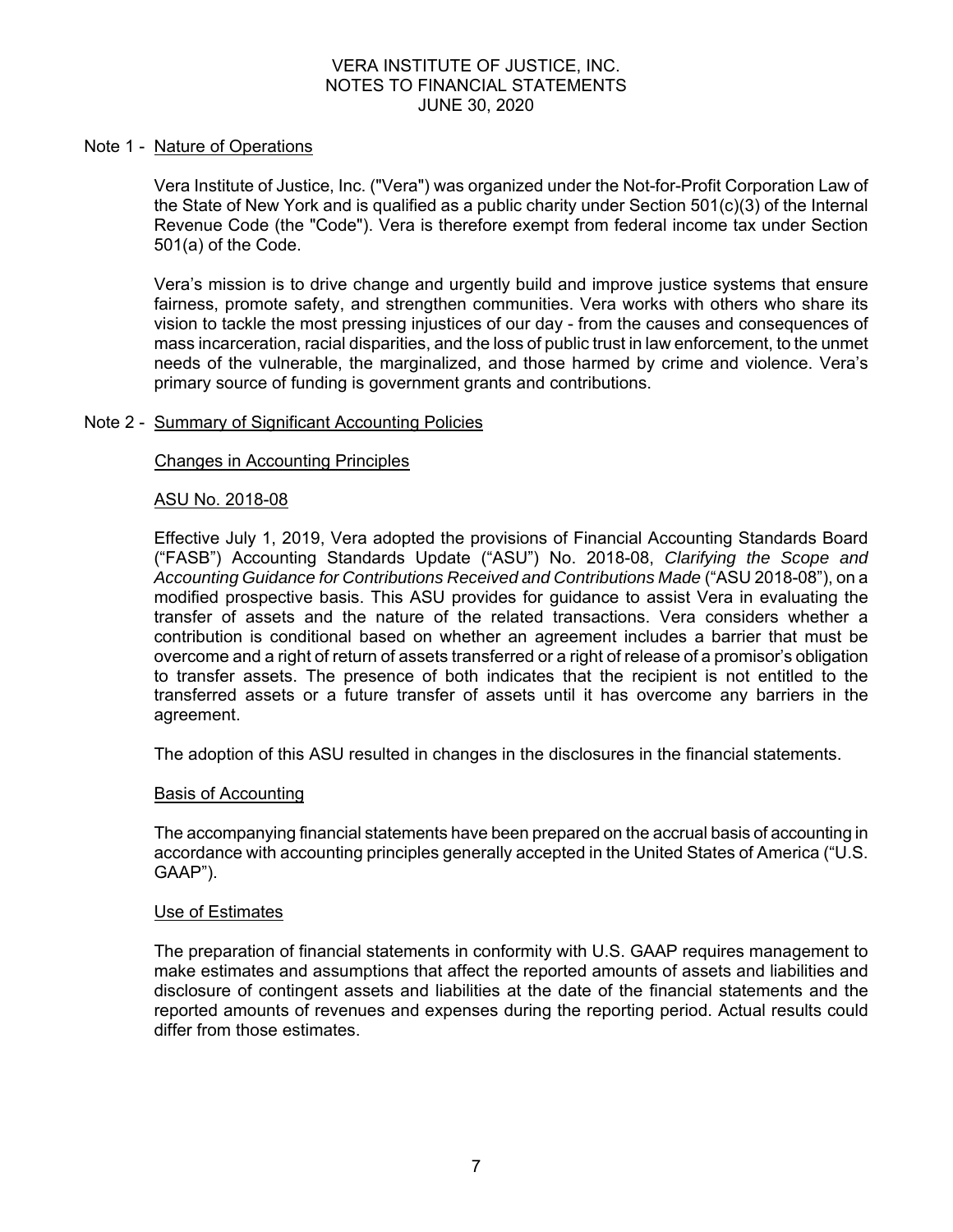# Note 2 - Summary of Significant Accounting Policies (cont'd.)

# Cash and Cash Equivalents

Vera considers all highly liquid investments with a maturity of three months or less when purchased to be cash equivalents. Vera places its temporary cash investments with high credit quality financial institutions.

# Investments

Investments are stated at the readily determinable fair value in accordance with the Not-for-Profit Entities topic of the FASB Accounting Standards Codification ("ASC"). All interest, dividends and realized and unrealized gains and losses are reported in the statement of activities as increases or decreases in net assets without donor restrictions unless their use is restricted by explicit donor stipulations or by law. Investments for which fair value is measured using net asset value per share as a practical expedient have not been categorized within the fair value hierarchy.

# Fair Value of Financial Instruments

Fair value is defined as the price that would be received to sell an asset or paid to transfer a liability in an orderly transaction between market participants at the measurement date. To increase the comparability of fair value measurements, a three-tier fair value hierarchy, which prioritizes the inputs used in the valuation methodologies, is as follows:

Level 1 - Valuations based on quoted prices for identical assets and liabilities in active markets.

Level 2 - Valuations based on observable inputs other than quoted prices included in Level 1, such as quoted prices for similar assets or liabilities in active markets, quoted prices for identical or similar assets and liabilities in markets that are not active, or other inputs that are observable or can be corroborated by observable market data.

Level 3 - Valuations based on unobservable inputs when little or no market data is available. These valuations require significant judgment.

At June 30, 2020, the cost basis of Vera's financial instruments, including cash and cash equivalents, grants and contracts receivable, contributions receivable, accounts payable and accrued expenses, and advances from government agencies, approximated fair value due to the short maturity of these instruments.

Refer to Note 4 - Fair Value Measurements for assets measured at fair value.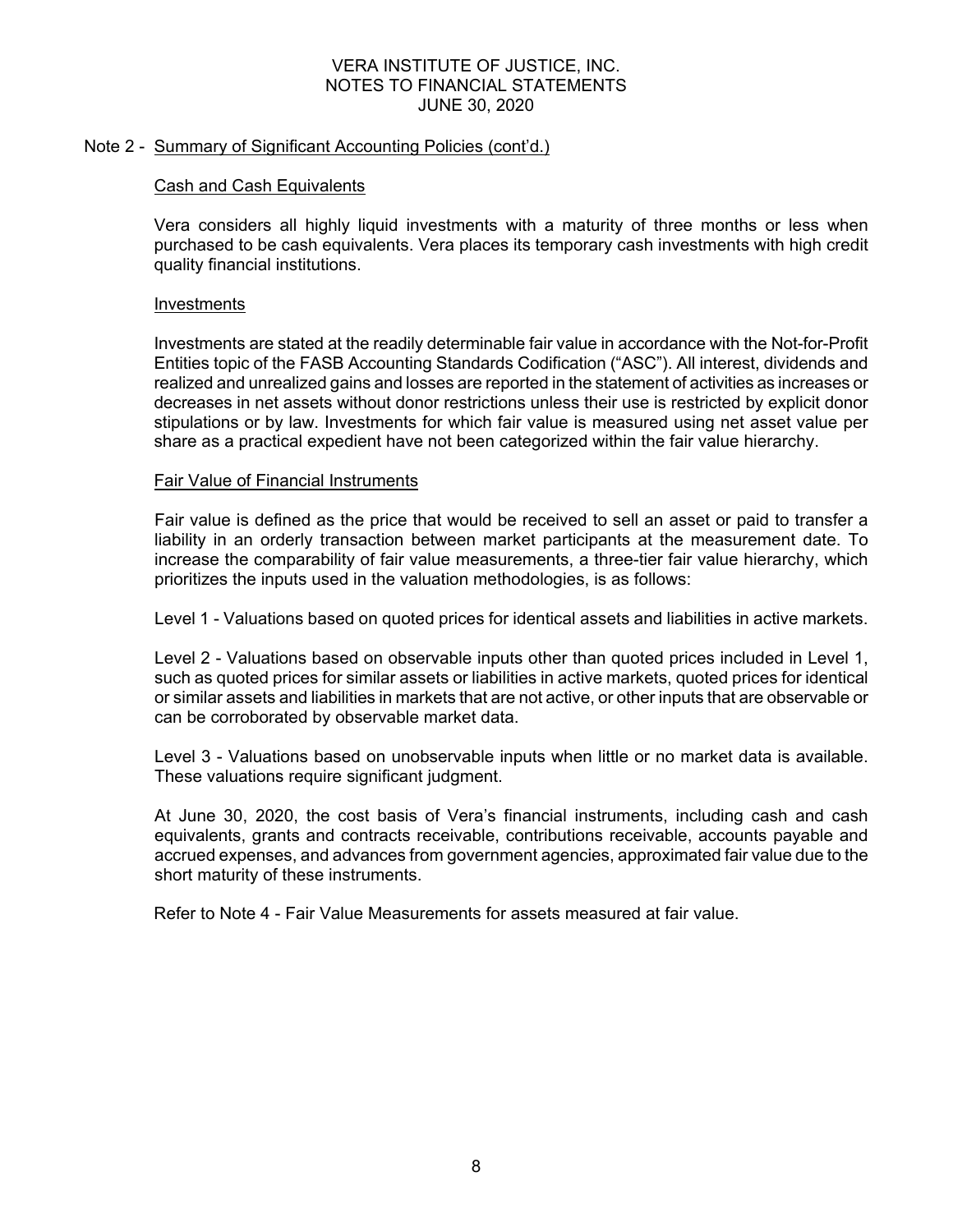# Note 2 - Summary of Significant Accounting Policies (cont'd.)

# Allowance for Doubtful Accounts

Vera determines whether an allowance for uncollectable accounts should be provided for grants and contributions receivable. Such estimates are based on management's assessment of the aged basis of its contributions and other sources, current economic conditions and historical information. Grants and contributions receivable are written off against the allowance for doubtful accounts when all reasonable collection efforts have been exhausted. At June 30, 2020, there is no allowance for doubtful accounts.

# Fixed Assets

Fixed assets are stated at cost. The costs of additions and betterments are capitalized when they exceed \$5,000 and have a useful life of over one year. Expenditures for repairs and maintenance are expensed in the period incurred. When items are sold or retired, the related costs and accumulated depreciation are removed from the accounts and any gain or loss is included in income. Depreciation of furniture and equipment is provided utilizing the straight-line method. Leasehold improvements are amortized over the lesser of the remaining term of the lease or the useful life of the improvement utilizing the straight-line method.

Useful lives are as follows:

| Computer equipment     | 5 vears  |
|------------------------|----------|
| Furniture              | 7 years  |
| Office equipment       | 5 vears  |
| Leasehold improvements | 15 vears |

# Net Assets

Net Assets without donor restrictions include funds having no restrictions as to use or purpose imposed by donors. Net assets with donor restrictions - board designated represent funds designated by the Board of Trustees as a special allocation for enhancing specific program activities. Net assets with donor restrictions - purpose restricted are those net assets that are restricted by the donors for specific purposes. Net assets with donor restrictions - endowment funds are those net assets whose principal may not be expended. The donors may or may not restrict the use of investment income.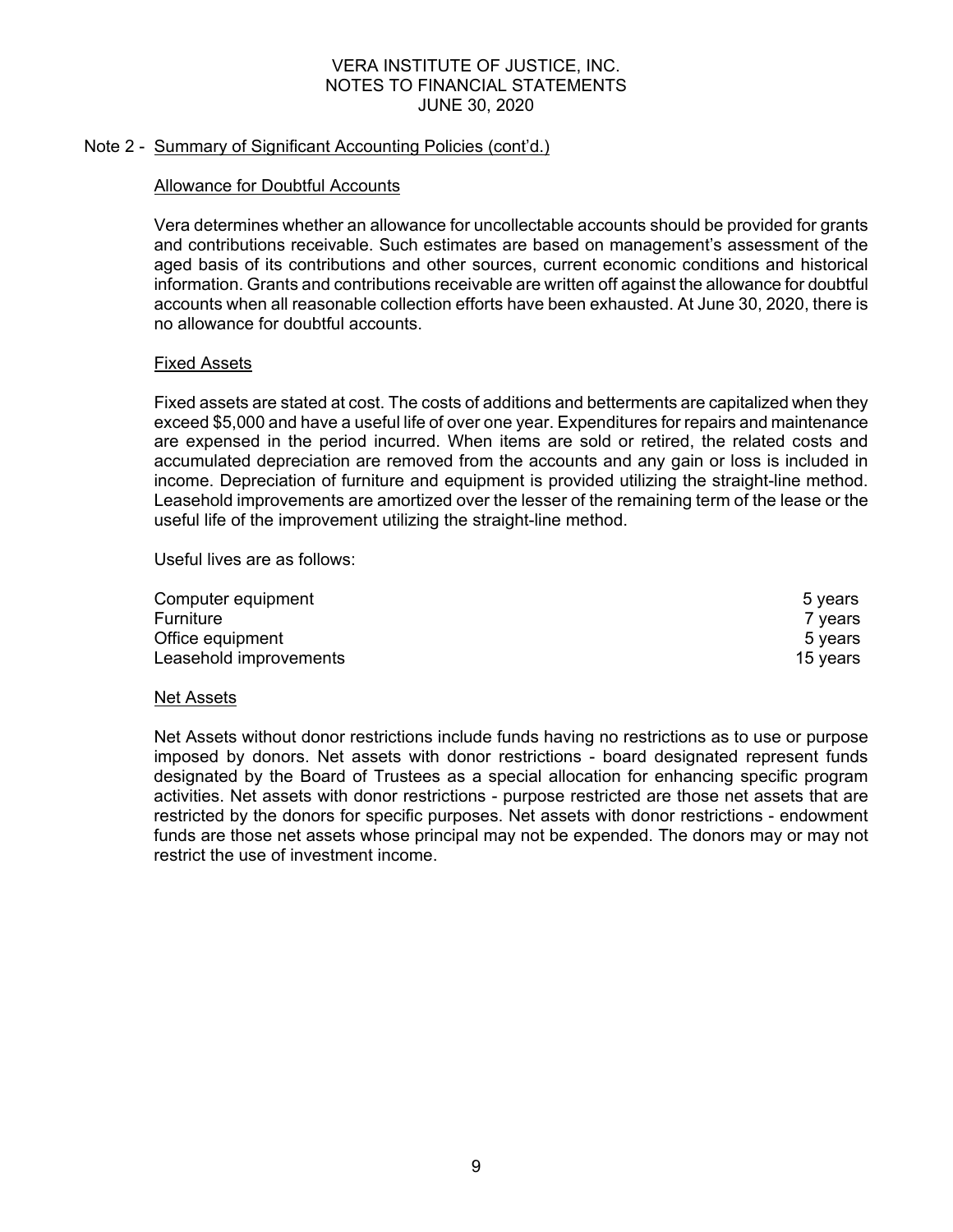# Note 2 - Summary of Significant Accounting Policies (cont'd.)

# Government Grant and Contracts Revenue, Receivables and Advances from Government **Agencies**

Government grants and contracts revenue and receivables are recorded when the underlying work is performed as these contracts are structured as exchange transactions and not as donor restricted or without donor restricted grants. To the extent amounts received exceed amounts spent, Vera establishes advances from government funders. As the conditions are met, Vera simultaneously releases the government contracts and they are reflected as net assets without donor restrictions. For deliverables and fixed-price contracts, revenue is recorded when the deliverable is met or on the established time interval as described in the contract, respectively. Contract activities and outlays are subject to audit and acceptance by the funding agency and, as a result of such audit, adjustments could be required.

# **Contributions**

Contributions are provided to Vera either with or without donor restrictions. Revenues and net assets are separately reported to reflect the nature of those gifts - with or without donor restrictions. The value recorded for each contribution or grant is recognized as follows:

| <b>Nature of the Gift</b>                                                                                 | <b>Value Recognized</b>                                                                                                       |  |  |  |  |  |
|-----------------------------------------------------------------------------------------------------------|-------------------------------------------------------------------------------------------------------------------------------|--|--|--|--|--|
| Conditional gifts and grants, with or without<br>restrictions                                             |                                                                                                                               |  |  |  |  |  |
| Gifts and grants that depend on Vera<br>overcoming a donor-imposed barrier to be<br>entitled to the funds | Not recognized until the gift becomes<br>unconditional, i.e., the donor-imposed barrier is<br>met                             |  |  |  |  |  |
| Unconditional gifts and grants, with or<br>without restrictions                                           |                                                                                                                               |  |  |  |  |  |
| Received at date of gift - cash and other<br>assets                                                       | Fair value                                                                                                                    |  |  |  |  |  |
| Received at date of gift - property, equipment<br>and long-lived assets                                   | <b>Estimated fair value</b>                                                                                                   |  |  |  |  |  |
| Expected to be collected within one year                                                                  | Net realizable value                                                                                                          |  |  |  |  |  |
| Collected in future years                                                                                 | Initially reported at fair value determined using the<br>discounted present value of estimated future cash<br>flows technique |  |  |  |  |  |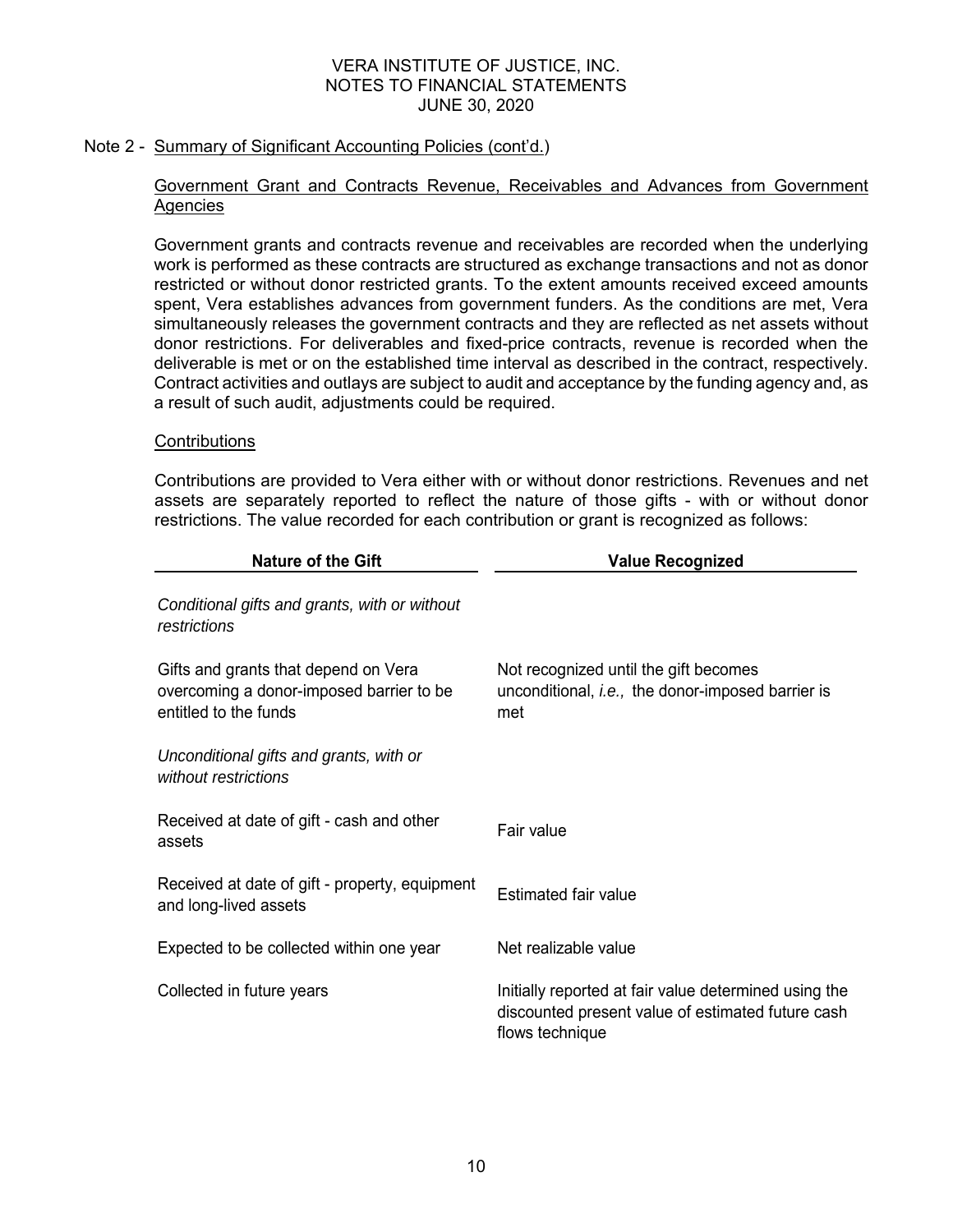# Note 2 - Summary of Significant Accounting Policies (cont'd.)

# Contributions (cont'd.)

Contributions received and unconditional promises to give are recorded as public support at fair value in the period received and are considered to be net assets without donor restrictions unless specifically restricted by the donor. Contributions are recorded net of estimated uncollectible amounts. Conditional contributions are recognized as revenue when the conditions on which they depend have been substantially met. Vera records contributions as donor restricted if they are received with donor stipulations that limit their use either through purpose or time restrictions.

# Functional Reporting

The statement of functional expenses report certain categories of expenses that are attributable to one or more program functions within Vera. Those expenses include salaries and fringe benefits, subcontractors and pass-through funding, rent and depreciation and amortization. Salaries and fringe benefits are allocated across programs based on the proportional share of the employee's full-time equivalent charged to that program or a prescribed time study methodology. Subcontracts and pass-through funding is charged directly to the programs that benefit from the services. Rent and depreciation and amortization are allocated based on usable square footage.

# Operating Leases

The Organization has leases with unrelated third parties with certain escalation clauses that require normalization of the rent expense over the life of the leases. As a result, operating lease expense has been recorded on the straight-line basis over the life of the lease. Deferred rent has been recorded for the difference between the fixed payment and rent expense.

# Measure of Operations

Changes in net assets from operations include all revenues and expenses for the period except for investment income or loss.

# Accounting for Uncertainty in Income Taxes

Vera applies the provisions pertaining to uncertain tax provisions of FASB ASC Topic 740, *Income Taxes*, and has determined that there are no material uncertain tax positions that require recognition or disclosure in the financial statements. Vera is subject to routine audits by taxing jurisdictions; however, there are currently no audits for any tax periods in progress. Vera believes it is no longer subject to income tax examinations prior to 2017.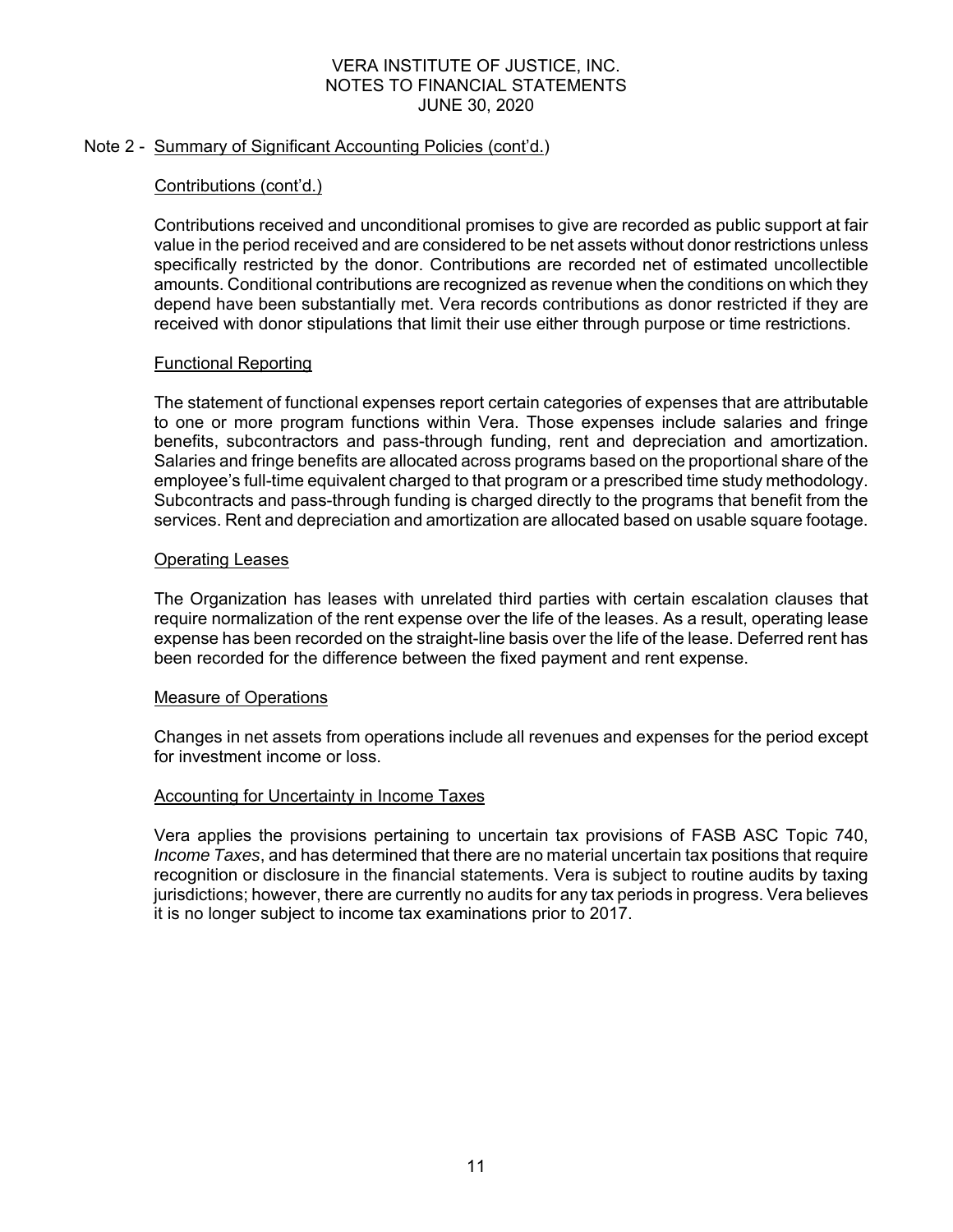# Note 2 - Summary of Significant Accounting Policies (cont'd.)

# New Accounting Pronouncements

# ASU No. 2016-02

In February 2016, the FASB issued ASU No. 2016-02, *Leases (Topic 842)*. This ASU is the result of a joint project of the FASB and the International Accounting Standards Board ("IASB") to increase transparency and comparability among organizations by recognizing lease assets and lease liabilities on the balance sheet and disclosing key information about leasing arrangements for U.S. GAAP and International Financial Reporting Standards ("IFRS"). The guidance in this ASU affects any entity that enters into a lease (as that term is defined in this ASU), with some specified scope exemptions. The guidance in this ASU will supersede FASB ASC Topic 840, *Leases*.

The ASU provides that lessees should recognize lease assets and lease liabilities on the balance sheet for leases previously classified as operating leases that exceed 12 months, including leases existing prior to the effective date of this ASU. It also calls for enhanced leasing arrangement disclosures.

For nonpublic entities, the amendments of ASU No. 2016-02 are effective for annual reporting periods beginning after December 15, 2021, and interim periods within annual periods beginning after December 15, 2022, based on the decision in ASU No. 2020-05 to defer the implementation dates. Early application is permitted.

# ASU No. 2014-09

In May 2014, the FASB issued ASU No. 2014-09, *Revenue from Contracts with Customers (Topic 606)*. This ASU is the result of a joint project of the FASB and the IASB to clarify the principles for recognizing revenue and to develop a common revenue standard for U.S. GAAP and IFRS. The guidance in this ASU affects any entity that either enters into contracts with customers to transfer goods or services or enters into contracts for the transfer of nonfinancial assets unless those contracts are within the scope of other standards.

The ASU provides that an entity should recognize revenue to depict the transfer of promised goods or services to customers in an amount that reflects the consideration to which the entity expects to be entitled in exchange for those goods or services. An entity should apply the following five-step process to recognize revenue:

- Step 1: Identify the contract with a customer.
- Step 2: Identify the performance obligations in the contract.
- Step 3: Determine the transaction price.
- Step 4: Allocate the transaction price to the performance obligations in the contract.
- Step 5: Recognize revenue when (or as) the entity satisfies a performance obligation.

For nonpublic entities, the amendments of ASU No. 2014-09 are effective for annual reporting periods beginning after December 15, 2019, and interim periods within annual periods beginning after December 15, 2020, based on the decision in ASU No. 2020-05 to defer the implementation dates by another year. Early application is permitted under certain circumstances.

Vera has not yet determined if these ASUs will have a material effect on its financial statements.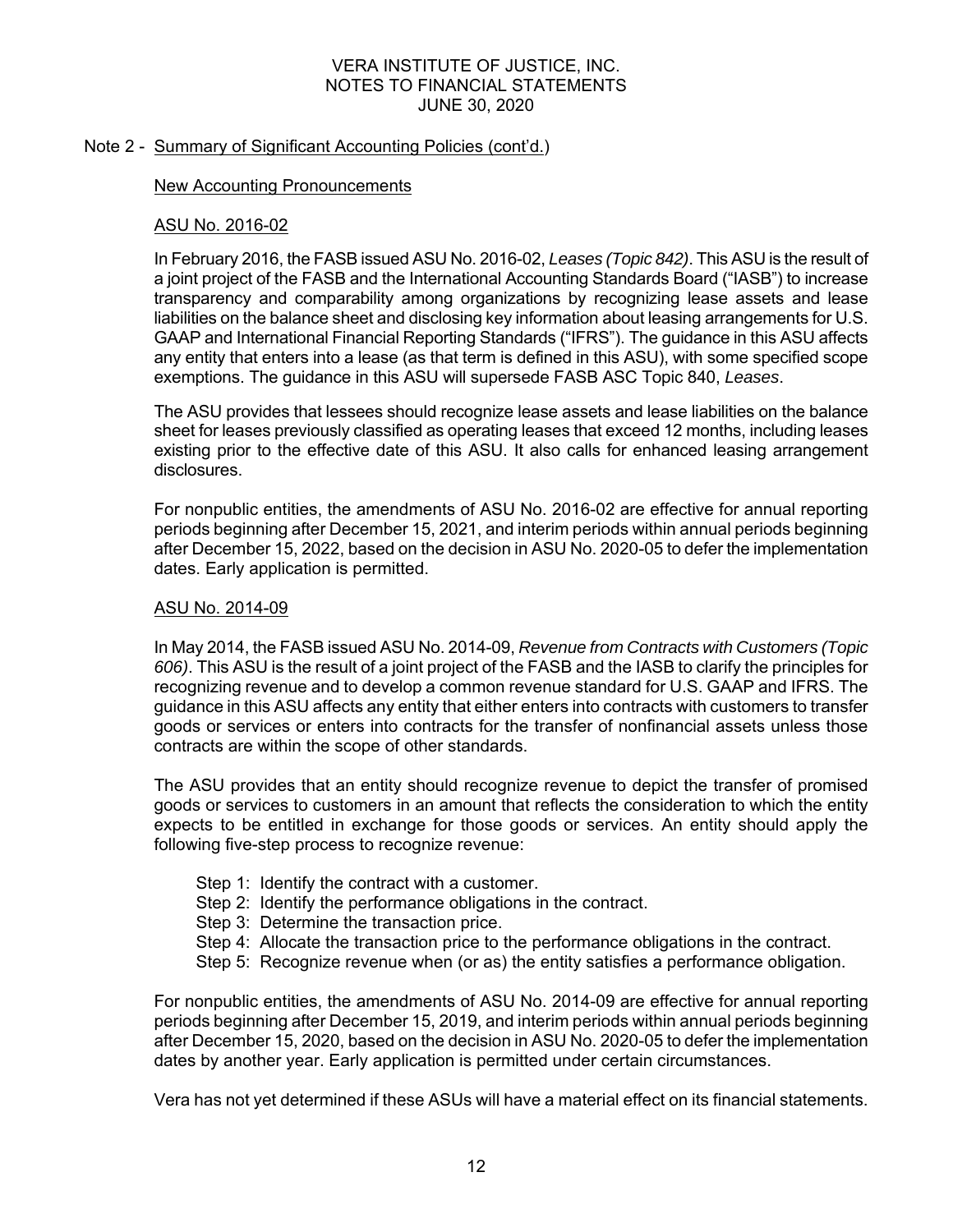#### Note 3 - Concentration of Credit Risk

Vera maintains cash balances in several financial institution, which balances are insured by the Federal Deposit Insurance Corporation ("FDIC") for up to \$250,000 per institution. From time to time, and at June 30, 2020, Vera's balances exceeded these limits.

#### Note 4 - Investments and Investment Income

Vera measures its investment at fair value. Fair value is an exit price, representing the amount that would be received on the sale of an asset or that would be paid to transfer a liability in an orderly transaction between market participants. As a basis for considering such assumptions, a three-tier fair value hierarchy is used which prioritizes the inputs in the valuation methodologies in measuring fair value.

The methodology for measuring fair value specifies a hierarchy of valuation techniques based upon whether the inputs to those valuation techniques reflect assumptions other market participants would use based upon market data obtained from independent sources (observable inputs) or reflect the Vera's own assumptions of market participant valuation (unobservable inputs).

Investments in mutual funds are valued using market prices in active markets. Level 1 instrument valuations are obtained from real-time quotes for transactions in active exchange markets involving identical assets. Level 2 instrument valuations are obtained from quoted prices for identical assets in inactive markets.

The following table presents Vera's assets that are measured on a recurring basis at June 30,  $2020 -$ 

|                                                 | Level 1          |   | Level 2    |   | Total      |
|-------------------------------------------------|------------------|---|------------|---|------------|
| Equity and fixed income mutual funds:           |                  |   |            |   |            |
| Domestic equity                                 | \$<br>13,273,765 | S |            | S | 13,273,765 |
| International equity                            | 3,526,409        |   |            |   | 3,526,409  |
| <b>Emerging markets</b>                         | 889,790          |   |            |   | 889.790    |
| Credit sensitive/liquid strategies fixed income | 7,396,906        |   |            |   | 7,396,906  |
| Fixed income bonds                              |                  |   | 18,261,222 |   | 18,261,222 |
|                                                 | \$<br>25.086.870 |   | 18,261,222 |   | 43,348,092 |

For the year ended June 30, 2020, investment income, net consists of:

| Dividend and interest income                 | 1,159,819  |
|----------------------------------------------|------------|
| Realized and unrealized gains on investments | 73.621     |
| Investment advisory expense                  | (196, 835) |
|                                              | 1,036,605  |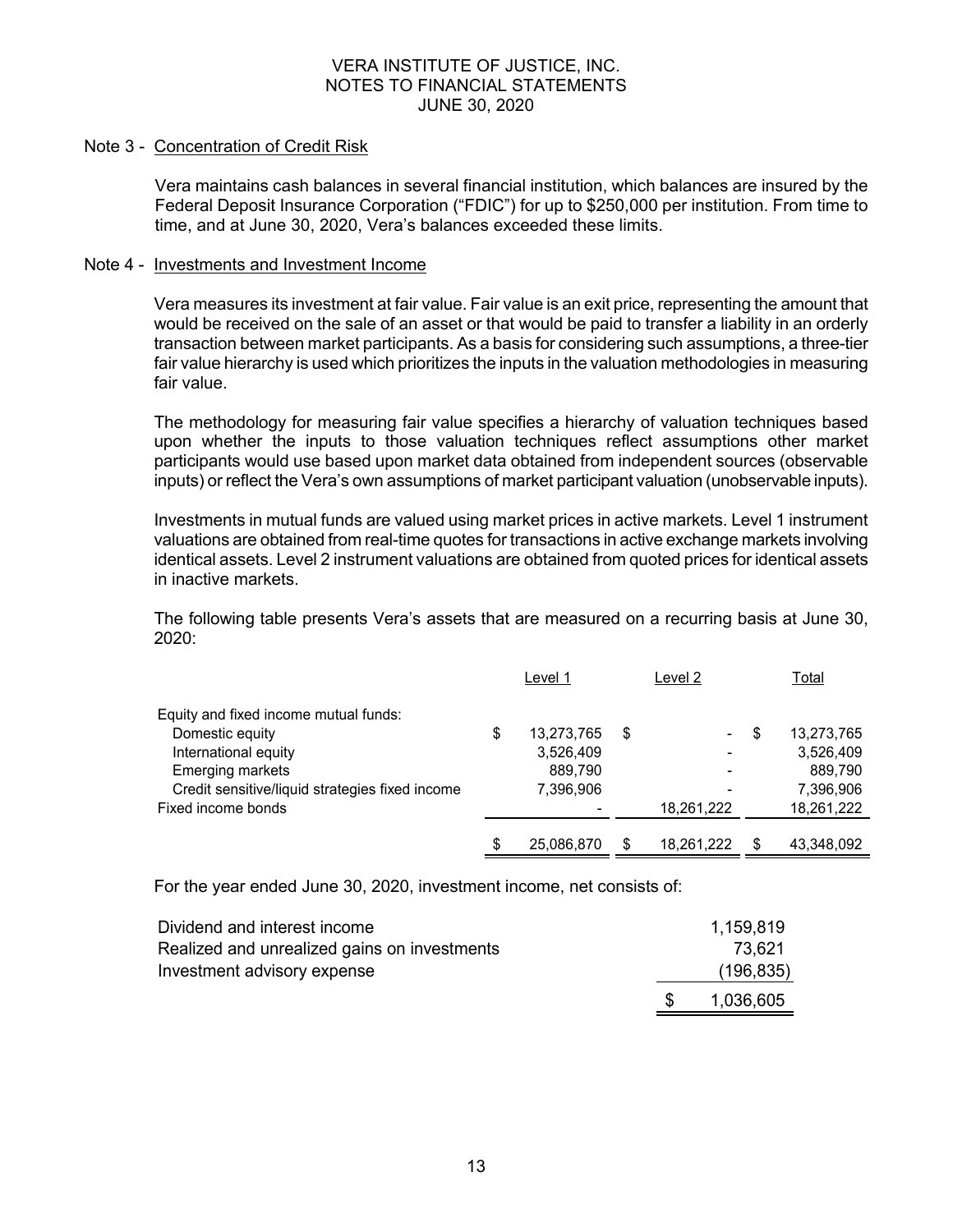# Note 5 - Contributions Receivable

Contributions receivable consist of the following:

| Receivable in less than one year                | \$<br>12,596,724 |
|-------------------------------------------------|------------------|
| Receivable in one to five years                 | 12,477,870       |
|                                                 | 25,074,594       |
| Note 6 - Fixed Assets                           |                  |
| Fixed asset, net consist of the following:      |                  |
| Leasehold improvements                          | \$<br>6,512,885  |
| Computer equipment                              | 830,762          |
| <b>Furniture</b>                                | 643,218          |
| Office equipment                                | 171,459          |
|                                                 | 8,158,324        |
| Less: Accumulated depreciation and amortization | 2,716,253        |
|                                                 | \$<br>5,442,071  |

Depreciation and amortization expense related to fixed assets totaled \$713,772 for the year ended June 30, 2020.

# Note 7 - Endowments

Vera maintains donor-restricted and board designated endowment funds that are established for a variety of purposes. As required by U.S. GAAP, net assets associated with endowment funds are classified and reported based on the existence or absence of donor-imposed restrictions.

Vera classifies as net assets with donor restrictions - endowment (a) the original value of gifts donated to the permanent endowment, (b) the original value of subsequent gifts to the permanent endowment, and (c) accumulations to the permanent endowment made in accordance with the direction of the applicable donor gift instrument at the time the accumulation is added to the fund. In addition, Vera classifies any unspent accumulated earnings as part of net assets with donor restrictions - endowment.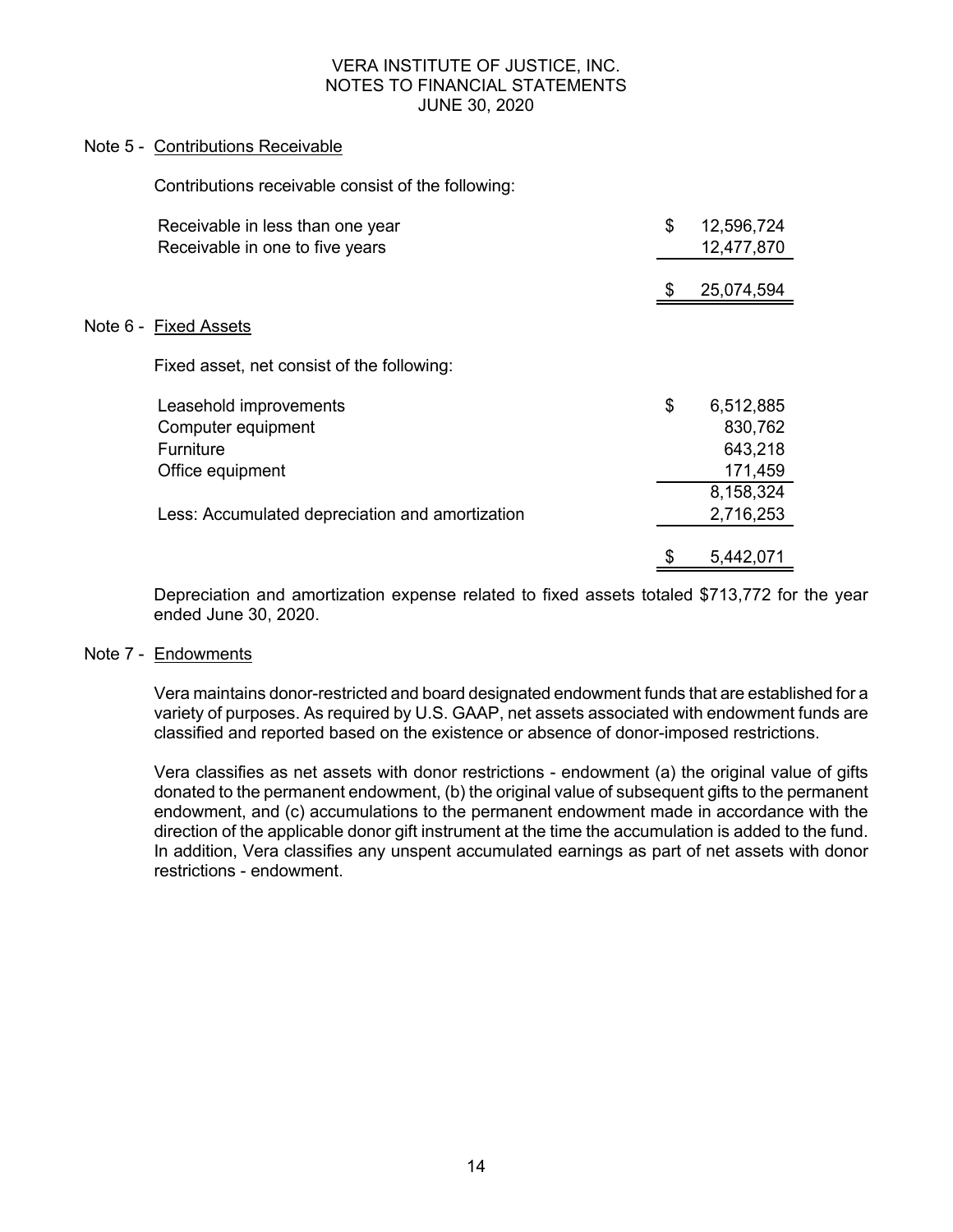#### Note 7 - Endowments (cont'd.)

Vera considers the following factors in making a determination to appropriate or accumulate donorrestricted endowment funds: (1) the duration and preservation of the various funds, (2) the purposes of Vera and donor-restricted endowment funds, (3) general economic conditions, (4) the possible effect of inflation and deflation, (5) the expected total return from income and the appreciation of investments, (6) other resources of Vera, (7) Vera's investment policies, and (8) when appropriate, alternatives to spending from the donor-restricted endowment funds and the possible effects of those alternatives on Vera.

The Endowment Fund (the "Fund") was established in fiscal year 1987 as a board designated fund to function as and to achieve the same general purposes as a permanent endowment. Policy guidelines established by Vera's Board of Trustees incorporate this requirement and provide that the Fund was to be known as the "Endowment Fund."

The Fund continues to be accounted for in a separate, segregated fund and the Finance and Investment Committee of Vera's Board of Trustees continues to exercise investment decisions and establishes and maintains investment guidelines and strategies.

Vera's investment and spending policies attempt to provide a predictable stream of funding to programs supported by its endowment funds while also maintaining the purchasing power of those endowment assets over the long-term. Accordingly, the investment process seeks to achieve an after-cost total real rate of return, including investment income as well as capital appreciation, which exceeds the annual distribution with acceptable levels of risk. Endowment assets are invested in a well-diversified asset mix, which includes equity and debt securities, that is intended to result in a consistent inflation-protected rate of return that has sufficient liquidity to make an annual distribution of 5%, while growing the funds if possible. Investment risk is measured in terms of the total Endowment Fund; investment assets and allocation between asset classes and strategies are managed to not expose the fund to unacceptable levels of risk. During 2020, the Board of Trustees voted to not make any appropriations.

Endowment net asset composition by type of fund at June 30, 2020 is as follows:

|                                                                      | <b>Without Donor</b><br><b>Restrictions</b> |                  |      | With Donor<br>Restrictions | Total |                         |  |
|----------------------------------------------------------------------|---------------------------------------------|------------------|------|----------------------------|-------|-------------------------|--|
| Donor-restricted endowment funds<br>Board-designated endowment funds | \$                                          | ۰.<br>32,500,560 | - \$ | 1.250.000                  |       | 1,250,000<br>32,500,560 |  |
| Total                                                                |                                             | 32,500,560       |      | 1,250,000                  |       | 33,750,560              |  |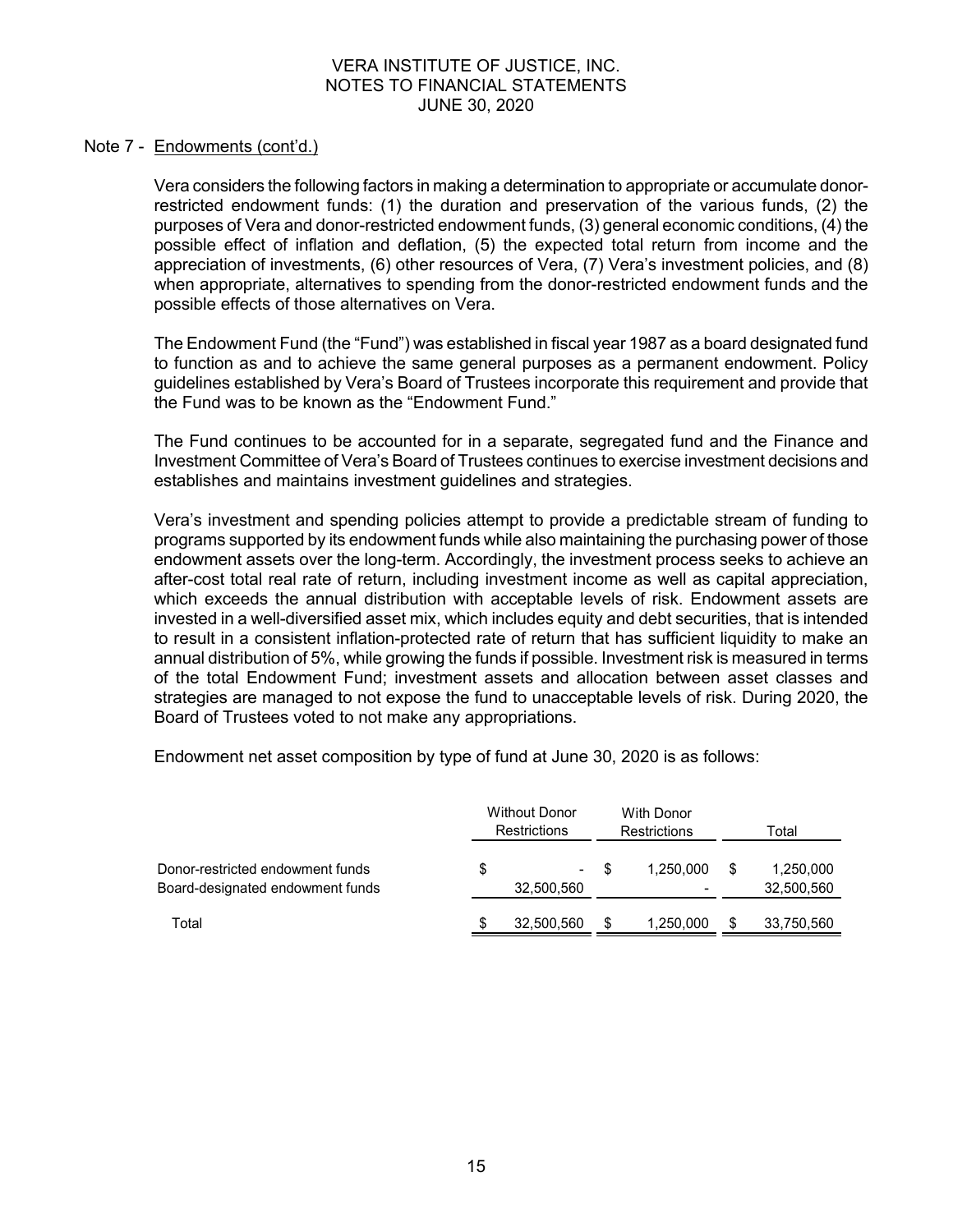# Note 7 - Endowments (cont'd.)

Changes in endowment net assets for the year ended June 30, 2020 are as follows:

|                                                                       | Board<br>Designated<br>Endowment |   | Donor<br>Restricted<br>Endowment | Total                           |
|-----------------------------------------------------------------------|----------------------------------|---|----------------------------------|---------------------------------|
| Endowment net assets, June 30, 2019                                   | \$<br>26,761,719                 | S | 917.000                          | \$<br>27,678,719                |
| Contributions<br>Internal board designation<br>Investment income, net | 5,300,000<br>438.841             |   | 333,000                          | 333,000<br>5,300,000<br>438,841 |
| Endowment net assets, June 30, 2020                                   | 32,500,560                       |   | 1,250,000                        | 33,750,560                      |

From time to time, the fair value of assets associated with individual donor restricted endowment funds may fall below the level that the donor or the New York Prudent Management of Institutional Funds Act requires Vera to retain as a fund of perpetual duration. There were no such deficiencies at June 30, 2020.

# Note 8 - Loans Payable

# Line of Credit

Vera entered into a revolving line of credit agreement with a financial institution, which provides for borrowings up to \$2,500,000. This line of credit is secured by a blanket first lien on substantially all the assets of Vera and is subject to restrictive covenants. Interest is charged at the greater of the bank's prime rate (3.25% as of June 30, 2020) less 0.75%, or two hundred basis points in excess of a rate of interest determined by the bank in accordance with its customary procedures less 0.75%. Interest expense incurred for the year ended June 30, 2020 was \$7,500. Vera had an outstanding balance of \$2,000,000 due under the line of credit at June 30, 2020.

# Paycheck Protection Program Loan

On May 5, 2020, Vera received a \$5,493,100 loan from a financial institution under the Paycheck Protection Program established by the U.S. Small Business Administration. The loan has an initial deferment period wherein no payments are due for six months from the date of disbursement. Interest will continue to accrue during this deferment period. After the deferment period, the loan is payable in equal monthly installments of \$305,172, including principal and interest at a fixed rate of 1.00%, through the maturity date of May 5, 2022. This loan was fully repaid in July 2020.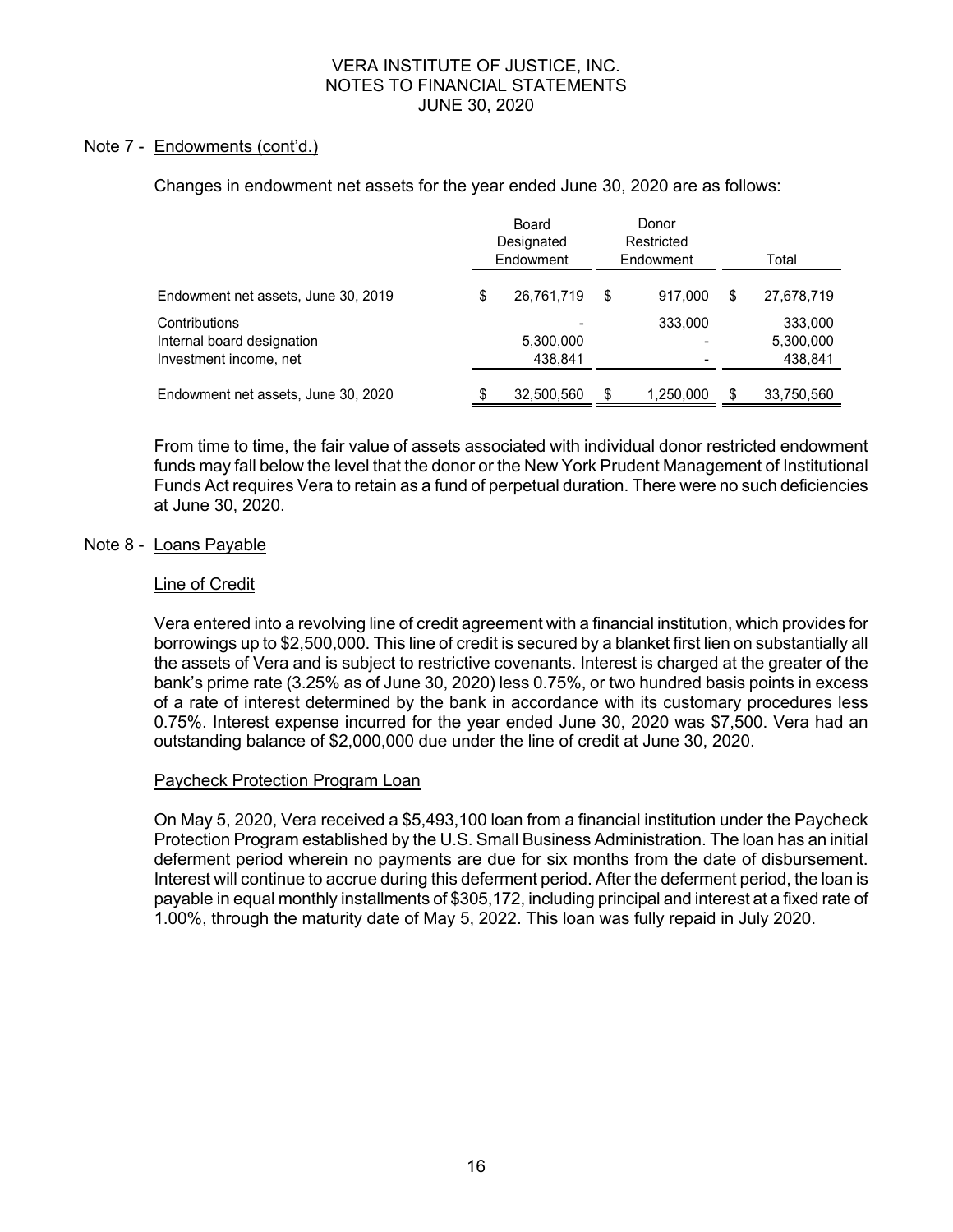# Note 9 - Net Assets with Donor Restrictions and Net Assets Released from Restrictions

At June 30, 2020, net assets with donor restrictions are available for the following purposes:

| Demonstration Projects        | \$. | 276,269    |
|-------------------------------|-----|------------|
| Centers and programs          |     | 26,456,299 |
| General and administrative    |     | 60.392     |
| Time restricted contributions |     | 7,813,251  |
|                               | \$. | 34,606,211 |

Net assets with donor restrictions were released from restrictions for the year ended June 30, 2020 by incurring expenses satisfying the following:

| Demonstration Projects        | -SS | 217.270    |
|-------------------------------|-----|------------|
| Centers and programs          |     | 18,461,428 |
| General and administrative    |     | 174.286    |
| Time restricted contributions |     | 4.750.000  |
|                               | -\$ | 23,602,984 |

# Note10 - Employee Benefit Plans

Vera maintains a defined contribution group pension plan whereby contributions are made in an amount equal to 5% of annual compensation for all eligible employees. Employees are eligible to participate in the plan if they have completed one year of service and contribute at least 3% of their annual salary to the Vera Tax Sheltered Annuity Plan ("Annuity Plan"). The Annuity Plan is a defined contribution tax sheltered annuity plan that allows employees to defer a portion of their salaries for tax purposes through payroll deductions. Contributions to the pension plan for the year ended June 30, 2020 amounted to \$719,941.

# Note 11 - Operating Leases

Vera currently has various cancellable and noncancellable property lease agreements in connection with its programs which expire at various dates through September 2034. The property leases are subject to real estate tax escalations. Rental expense for Vera under all operating leases for the year ended June 30, 2020 was \$1,326,769. The minimum annual future rental commitments are as follows:

| Years Ending June 30: |                 |
|-----------------------|-----------------|
| 2021                  | \$<br>1,255,291 |
| 2022                  | 1,282,396       |
| 2023                  | 1,304,798       |
| 2024                  | 1,302,586       |
| 2025                  | 1,447,980       |
| Thereafter            | 16,935,558      |
|                       | 23,528,609      |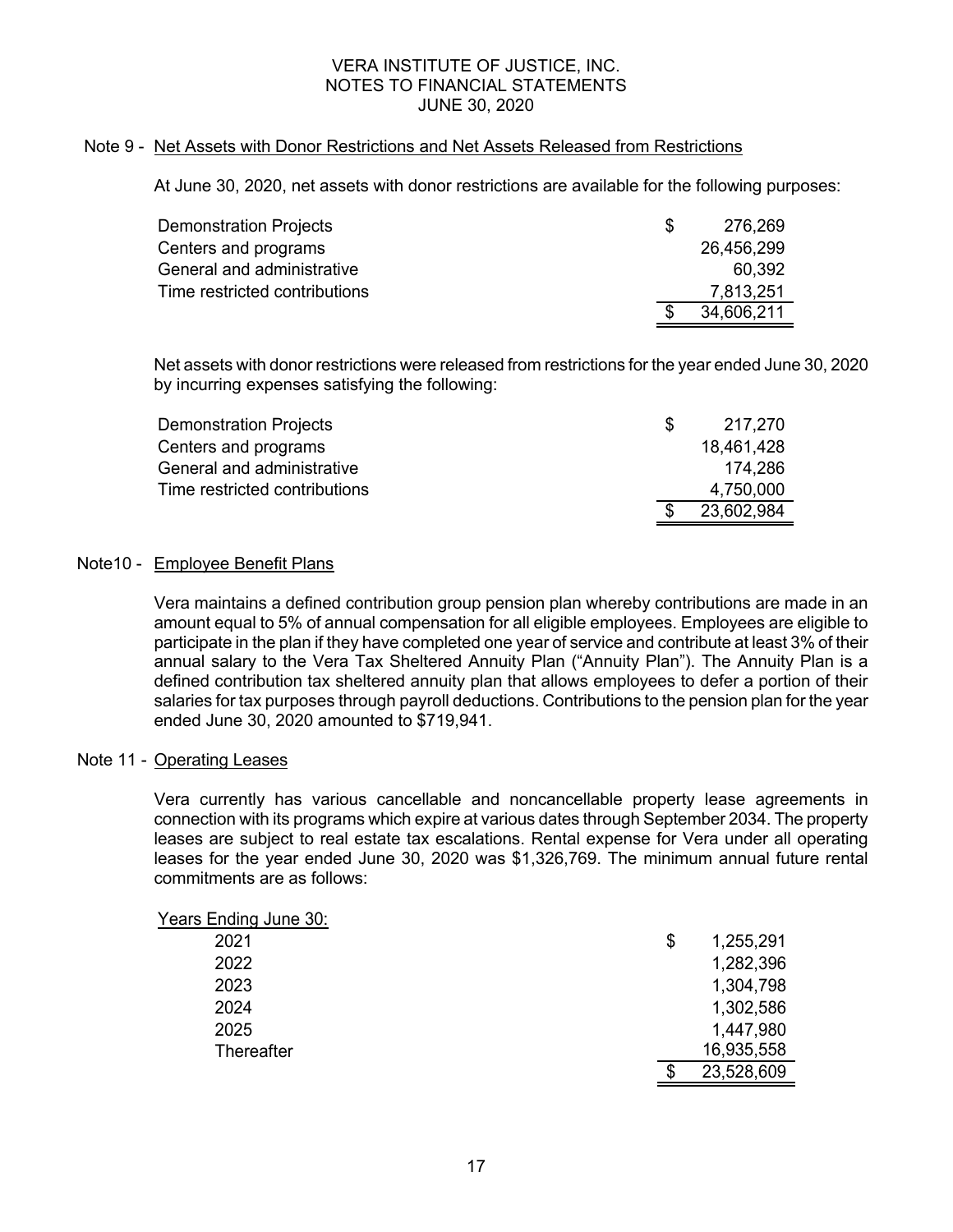# Note 12 - Funds Held on Behalf of Others

Through the Guardianship Project, Vera acts as the court-appointed guardian for designated individuals. The Guardianship Project provides guardianship services for older adults and people with disabilities in New York City who have been determined by a judge to be unable to care for themselves. Vera's administration of these assets is limited as dictated in the Order and Judgment, which limits the scope of Vera's authority to handle financial tasks. At times during the year, cash balances for the Guardianship Project, which are in the designated individual's and Vera's name, may exceed the limits of FDIC insurance coverage. These amounts are not included in the accompanying financial statements.

The approximate value of the assets at June 30, 2020 is as follows:

| Cash<br>Securities<br>Real property | \$<br>8,200,000<br>3,600,000<br>23,900,000 |
|-------------------------------------|--------------------------------------------|
|                                     | \$<br>35,700,000                           |

# Note 13 - Available Resources and Liquidity

Vera regularly monitors liquidity required to meet its operating needs and other contractual commitments, while also striving to maximize the investment of its available funds. Vera has various sources of liquidity at its disposal, including cash and cash equivalents, investments and a line of credit. See Note 8 for information about Vera's line of credit.

The following reflects Vera's financial assets as of June 30, 2020, reduced by amounts not available for general use within one year of the statement of financial position date because of contractual or donor-imposed restrictions or internal designations.

| Cash and cash equivalents                                    | \$<br>32,299,219 |
|--------------------------------------------------------------|------------------|
| Investments                                                  | 43,348,092       |
| Grants and contracts receivable, net                         | 27,849,135       |
| Contributions receivable, net                                | 25,074,594       |
| <b>Total financial assets</b>                                | 128,571,040      |
| Less: Donor imposed restrictions or internal<br>designations |                  |
| Receivable scheduled to be collected in more than one year   | (12, 477, 870)   |
| Board designated endowment                                   | (32,500,560)     |
| Purpose restricted net assets                                | (34,606,211)     |
| Donor restricted endowment                                   | (1,250,000)      |
| Financial assets available to meet cash needs for            |                  |
| general expenditures within one year                         | \$<br>47,736,399 |